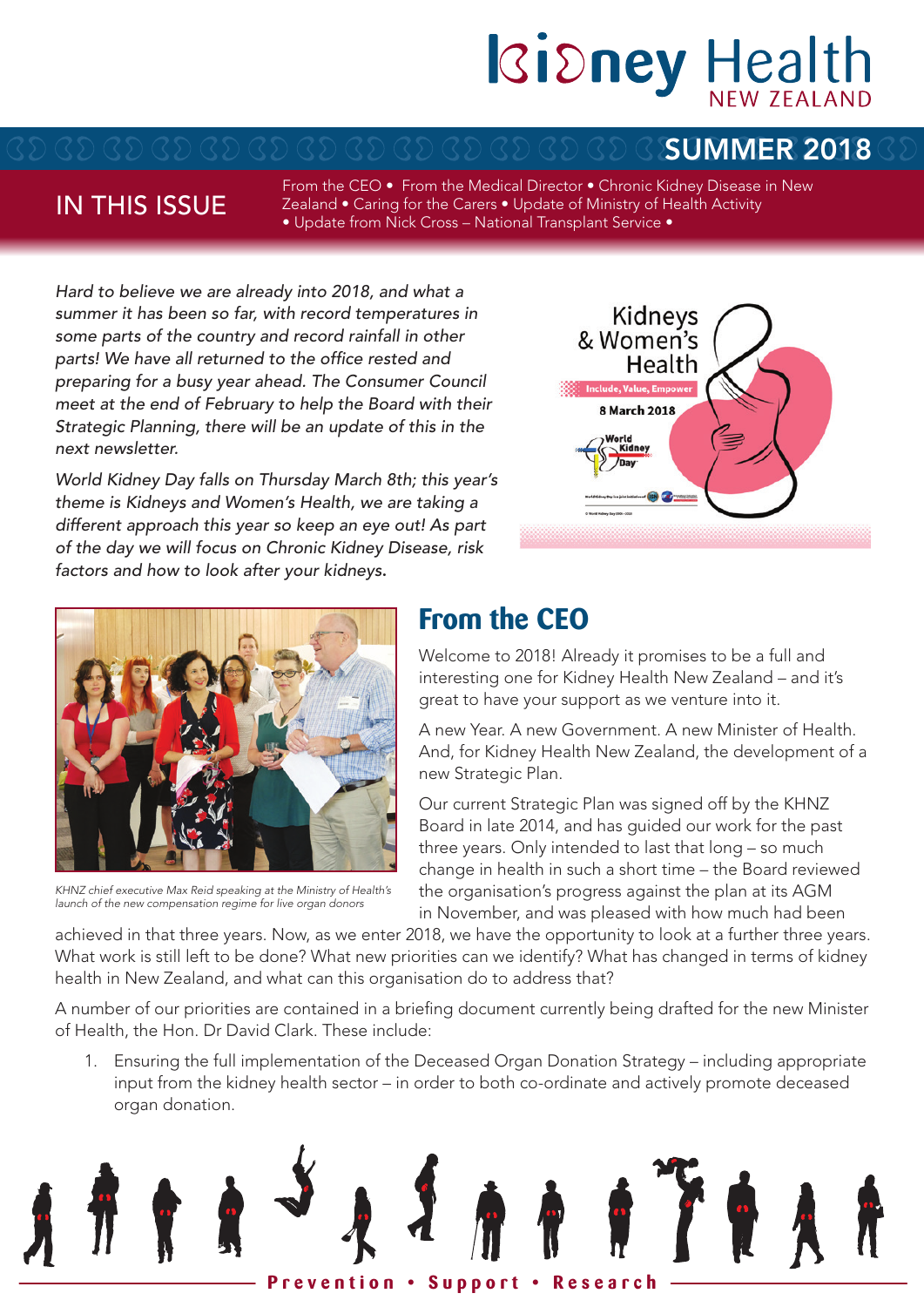- 2. Ensuring timely, equitable and nationally consistent delivery of dialysis treatment. This includes:
	- a. Identifying the causes of and addressing the significant disparities in access to appropriate RRT treatment amongst Maori and Pacific patients, and younger patients.
	- b. Improving rates of Home Dialysis and ensuring adequate support for home dialysis patients.
	- c. Increasing permanent vascular access rates for haemodialysis patients.
- 3. Ensuring ongoing oversight, support and evaluation of the Ministry of Health's CKD in primary health initiative, launched in early 2015.

We will continue to work closely with the Ministry of Health on various projects – including, as mentioned in the last newsletter, the development of a suite of indicators that will enable the Ministry to measure appropriate outcomes for patients across the spectrum of Chronic Kidney Disease. I have also agreed to meet with Ministry staff on a quarterly basis to discuss progress against the various projects they are involved with in the area of Kidney Health.

Our Consumer Council will again meet in Wellington in late February. That meeting, too, will have the opportunity to help shape the next Strategic Plan, ensuring that the priorities they identify as consumers of Kidney Health services guide our own priorities and health advocacy.

Another major opportunity that KHNZ has been made aware of is the intention of the NZ Transport Authority's intention to review the current driver licensing system with a view to making new driver licensing and licence renewal available online. Should such an online option become available, it would potentially make registering your intent to be an organ donor – and accessing the information required to guide such a decision – so much easier than is currently the case.

The other major change on the horizon – again as briefly mentioned in the last newsletter – is the KHNZ Board's adoption of a comprehensive fundraising strategy. As a result, we are currently in the process of appointing a part-time Fundraising Coordinator, whose responsibility it will be to oversee the implementation of that strategy. At the moment, the work that KHNZ undertakes is only limited by the income we receive. If we are able to increase our sustainable income by various fundraising activities – trust and grant applications, growing our donor database, corporate sponsorship, etc. – there is so much more we could be doing to support kidney patients and their families. Watch this space!

*Warm regards,*

*Max Reid*

### **Remembering Dr Tonya Kara**

Recently we all sadly lost a true friend, colleague and amazing person with the death of Dr Tonya Kara. She passed away peacefully in the company of her sister and friends on Monday evening 22 January 2018 after a diagnosis of cancer just a few short months ago.

Tonya was a highly respected Paediatric Nephrologist at the Starship Childrens' Hospital in Auckland. She absolutely loved all those she cared for and her patients and their families are devastated with this loss. She was also an excellent teacher and friend to all those who had the privilege to work with her. She was a highly productive member of the paediatric nephrology community, the New Zealand Nephrology Group and ANZSN working on many committees advocating for better patient care and outcomes. She will be sorely missed by many.

Tonya was adamant that she not be referred to as brave but she certainly faced her illness with strength, stoicism, grace and dignity.

Tonya was a great supporter of KHNZ, willingly helping to develop resources and a variety of educational material, and always providing plenty of encouragement.

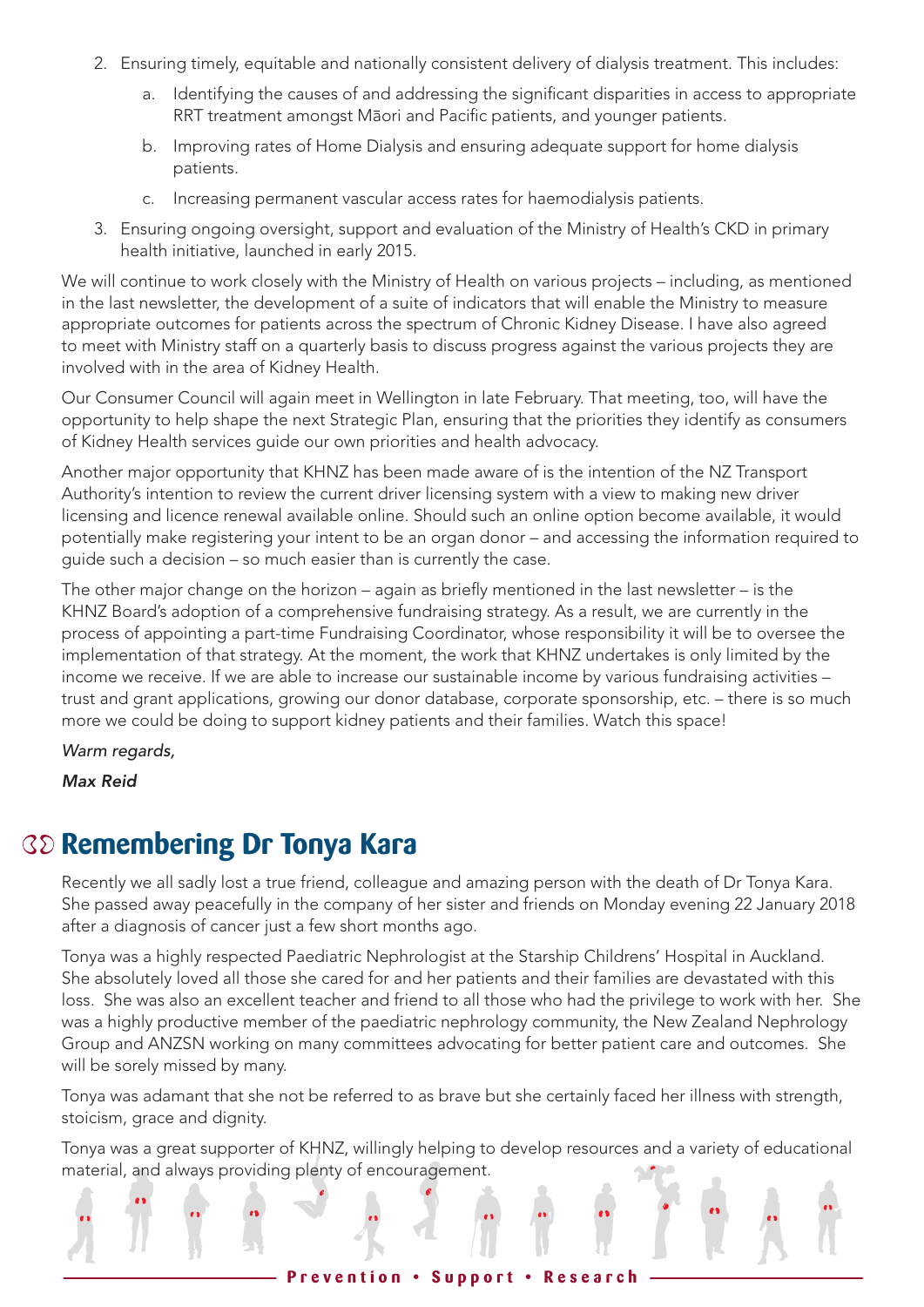# **From our Medical Director - World Kidney Day 2018**





Every year World Kidney Day acts as a rally cry for Kidney teams around the globe to stand together with the patients we care for in attempt to raise awareness of Kidney Disease in the communities we serve.

Unlike other major diseases such as Heart Disease, Cancer and Diabetes, which have high profiles both in the media and the hearts and minds of many people, Kidney Disease is often a condition that rarely features in the media and most people have little insight into how common it is and just how serious a condition it is. World Kidney Day provides a wonderful opportunity to raise awareness in New Zealand about how important Kidney Disease is to our communities.

Worldwide it is estimated that 1 in 10 people have Chronic Kidney Disease, chronic means a form of Kidney Disease that is permanent or lifelong. That equates to over 400,000 people in New Zealand.

Kidney Disease is often described as the "silent" killer. The reason for this is that until Kidney Disease is very advanced there are almost no symptoms. It is therefore not uncommon that the first time an individual is aware they have a kidney problem is when they have had a blood test and it is an incidental finding. Individuals kidney function can fall from 100% to less than 30% with no symptoms and sometimes as low as 15% before symptoms start.

The tragedy currently surrounding Kidney Disease in New Zealand is that over 50% of severe cases are secondary to preventable causes which if picked up early and managed well the kidney outcomes could be greatly improved.

Therefore, in 2018, Kidney Health New Zealand will continue our work to raise the profile of Kidney Disease both to communities here in New Zealand, the primary care teams who care for them, the specialist teams at the District Health Boards and the Ministry of Health itself. Our focus and challenge to all of these groups is that as Health Care communities in New Zealand we need to focus on "doing the simple things well" to prevent preventable Kidney Disease.

Our challenge to health care teams is that they have systematic approaches to ensuring:

- Screening for early Kidney Disease occurs in targeted populations
- Recall and management of patients with Kidney Disease is systematically co-ordinated at a practice level and is not left to individuals to remember
- Timely referral to specialist services occurs in a systematic manner
- Patients receive the same care whichever part of New Zealand they live in

In 2017 we started discussions with the Ministry of Health about introducing mechanisms to monitor the performance of Health Care Teams, as they look after patients at risk of or diagnosed with Kidney Disease. In 2018 we will continue to work with the Ministry to maintain some momentum in this area.

Unfortunately when the "simple things" are not done well then individuals with preventable Kidney Disease progress to severe Kidney Disease and this is associated with a greatly reduced life span and quality of life. It has been well described that individuals with advanced Kidney Disease have worse outcomes than nearly all cancers.

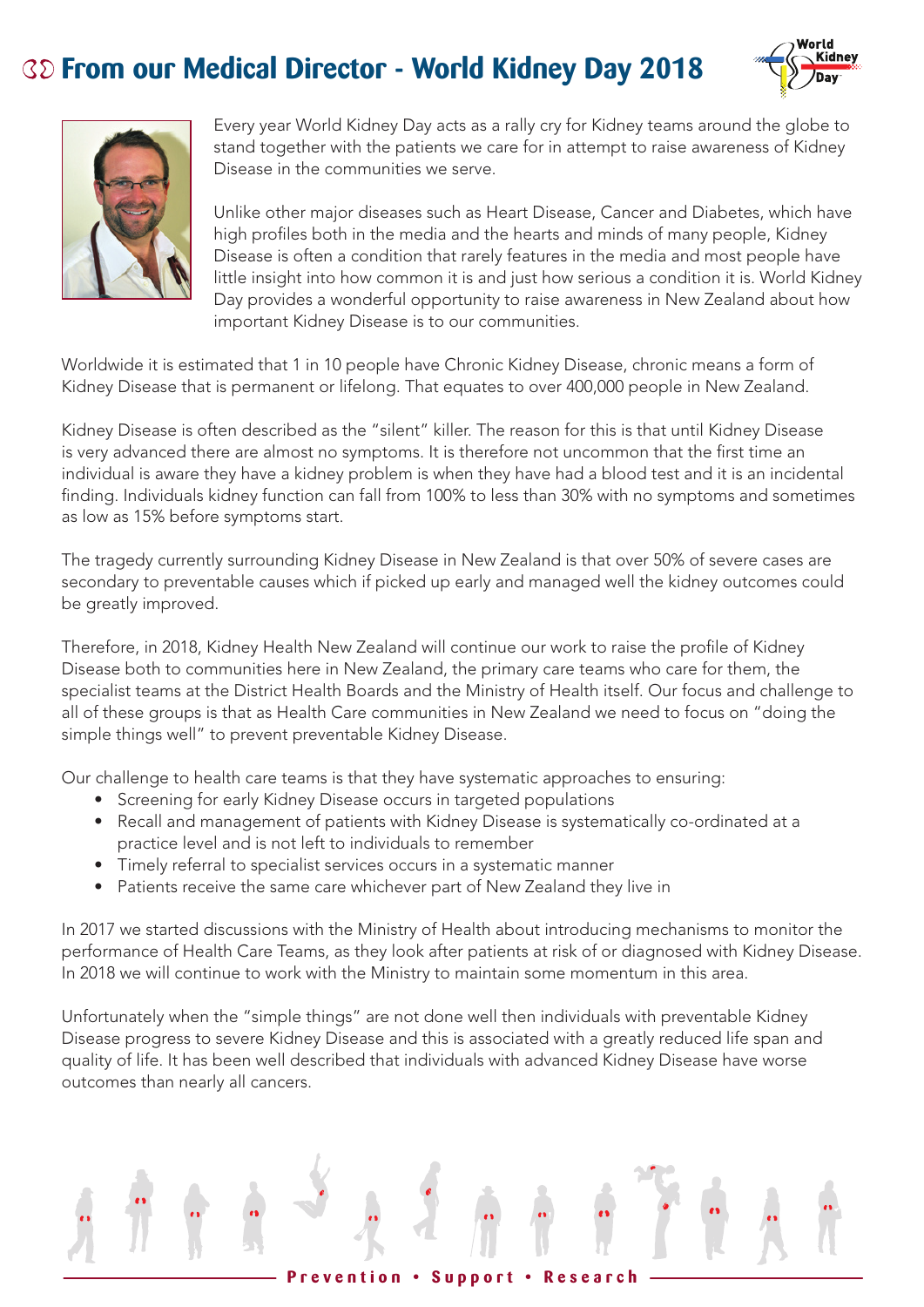# **Chronic Kidney Disease in New Zealand**



### *What is Chronic Kidney Disease (CKD)?*

CKD is a progressive loss in kidney function over a period of months or years. Each of your kidneys has about a million tiny filters, called nephrons. If nephrons are damaged, they stop working. For a while, healthy nephrons can take on the extra work. But if the damage continues, more and more nephrons shut down. After a certain point, the nephrons that are left cannot filter your blood well enough to keep you healthy.

When kidney function falls below a certain point, it is called kidney failure. Kidney failure affects your whole body, and can make you feel very ill. Untreated kidney failure can be life-threatening.

The number of people in New Zealand with CKD is currently unknown, although based on overseas populations an estimate of 7–10% of the population would seem reasonable. It has also been estimated that one in three people in the general population are at risk of developing CKD.

The burden of CKD on New Zealand communities is increasing and the number of people requiring dialysis has almost doubled since 2000; in 2016 there were reported to be 2678 people undergoing dialysis and 1694 people who had a successful kidney transplant.

Approximately half of all people in New Zealand requiring dialysis have diabetes as a primary cause of their condition.

Most patients with stable CKD can be fully managed in primary care, particularly patients with stable stage 3 CKD or those patients aged over 75 years with early and stable stage 4 CKD. The most important aspects of CKD management are:

- Controlling blood pressure; and if the patient has diabetes,
- Controlling blood glucose

Patients with stable CKD (stage  $3 - 4$ ) have a five-year cardiovascular risk  $> 15\%$ , if they do not have diabetes, which increases to  $> 20\%$  if diabetes is also present. These patients need appropriate cardiovascular disease management and it is important that additional medicines, e.g. statins and aspirin, are initiated according to cardiovascular guidelines to reduce cardiovascular risk.

Complementary community-based care strategies involving nurse-led teams have been shown to improve outcomes in patients with moderate CKD who are at high-risk of progressing to kidney failure.

People with end-stage renal disease commonly have a progressive fall in eGFR, marked proteinuria and hypertension. Early recognition and management, and appropriate referral can prevent end-stage renal disease in some cases and greatly improve the outcome for others.

Being able to detect CKD early allows:

- Early protective intervention to reduce progression towards end-stage renal disease (CKD stage 5)
- Monitoring and treatment of cardiovascular risk factors to reduce cardiovascular disease
- Monitoring and treatment of complications

### Who is at risk of CKD?

- Aged over 60 years Hypertension
- - Cardiovascular disease Diabetes
- Smoking Family history of Kidney Disease
- Maori, Pacific, South Asian origin History of Acute Kidney Injury
	-

• Obese

### What you should not forget:

Early Chronic Kidney Disease has no signs or symptoms.

Chronic Kidney Disease usually does not go away.

Kidney Disease can be treated. The earlier you know you have it, the better your chances of receiving effective treatment.

Blood and urine tests are used to check for Kidney Disease.

Kidney Disease can progress to kidney failure.

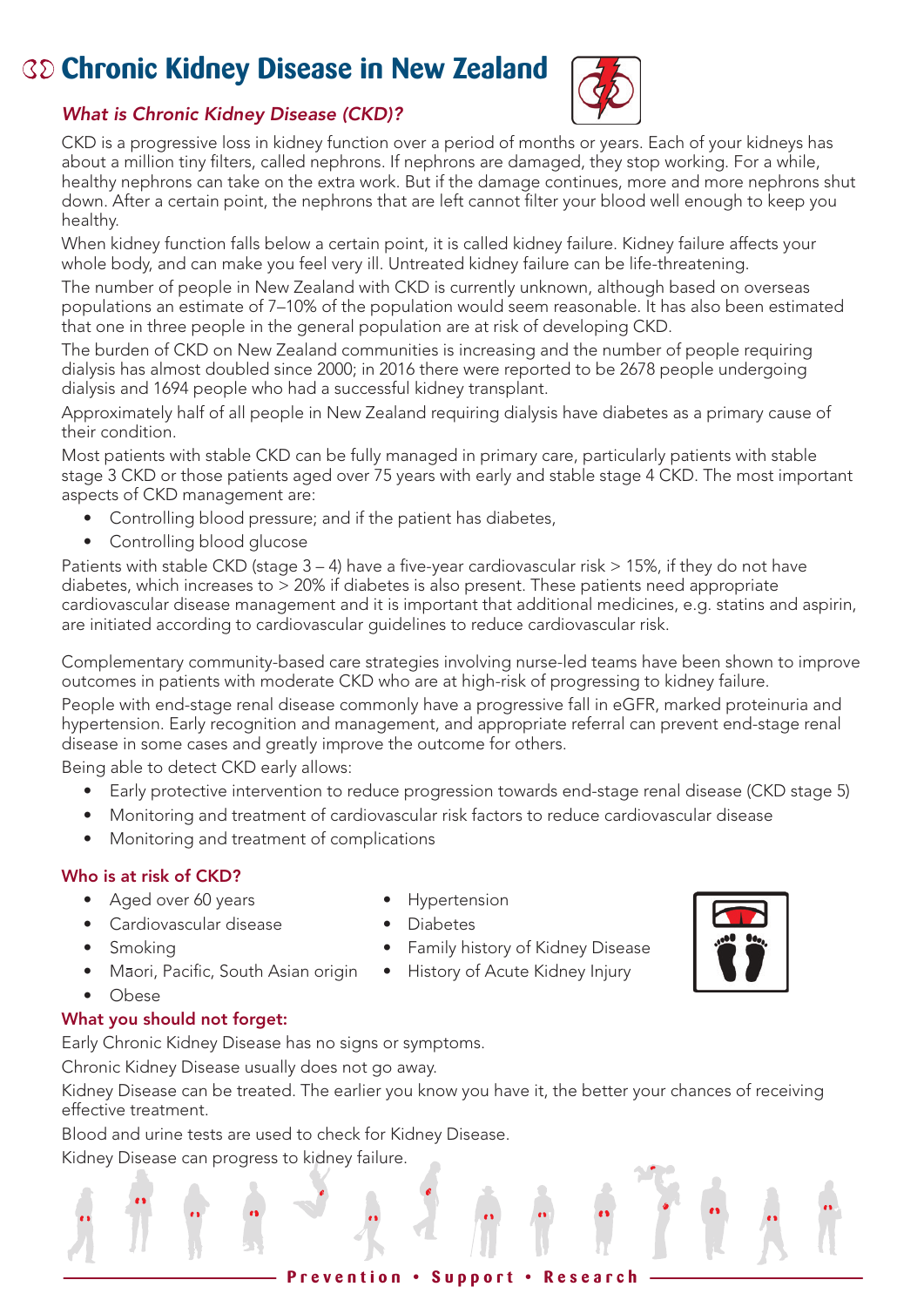### Important Medicine Sick Day Rules

When you are unwell with any of the following;

- Vomiting or diarrhoea (unless only minor)
- Fevers, sweats and shaking

Then **STOP** taking the medicines listed below.

Restart when you are feeling well (after 24-48 hours of eating and drinking normally) If you are not sure contact your pharmacist, GP or nurse.

### Medicines to stop on sick days

- Blood pressure tablets which include: *ACE inhibitors: e.g. those ending in "pril" such as cilazipril, lisinopril ARBs: e.g. those ending in "sartan" such as candesartan, losartan*
- Diuretics (water tablets) e.g. frusemide, spironolactone
- NSAIDs: anti-inflammatory painkillers e.g. dicoflenac (voltaren), ibuprofen
- Metformin: a medicine for diabetes



# **Exciting Announcement from Caring for the Carers**

Caring for Carers has been a huge resource in our community for over 20 years. At the end of last year, Caring for Carers had to close its doors due to financial restraints. When I heard the news, I was determined that such a valuable resource needed to continue. Being so passionate about Carers in our community I am delighted to introduce my new venture Caring for the Carers which is aimed at giving back to the care community.

### Caring for the Carers is:

- A voluntary group
- Ideally seen as a supporter of family members looking after a loved one who requires special care
- Privately funded by the Florence Nightingale Agency

I am delighted to announce that both Alecia and Elaine, who you will remember well from Caring for Carers, will help me ensure the good work continues under Caring for the Carers. In addition my Agency has just celebrated 20 years in business which has evolved over the years to be able to offer a wide range of resources and knowledge which I feel can benefit all Carers, whether in the form of volunteer visits from my team, provision of support from a social worker or advice. Sometimes, just being able to meet at gatherings of other Carers facing similar issues is all Carers are looking for.

### The support we are able to offer includes:

- Monthly coffee and support groups Social worker/office or home visits
- Information and resources **•** Advocacy
- 
- 
- Introducing "My Advanced Care Plan" Peer Support
- 
- 
- A listening ear **•** Telephone support
- Social outings Guest speakers
	-

We welcome any new family members whom you feel would be suited to our service. Please feel free to pass on our contact details or email me personally heather@florence2care.co.nz or you can contact Elaine using Elaine@florence2care.co.nz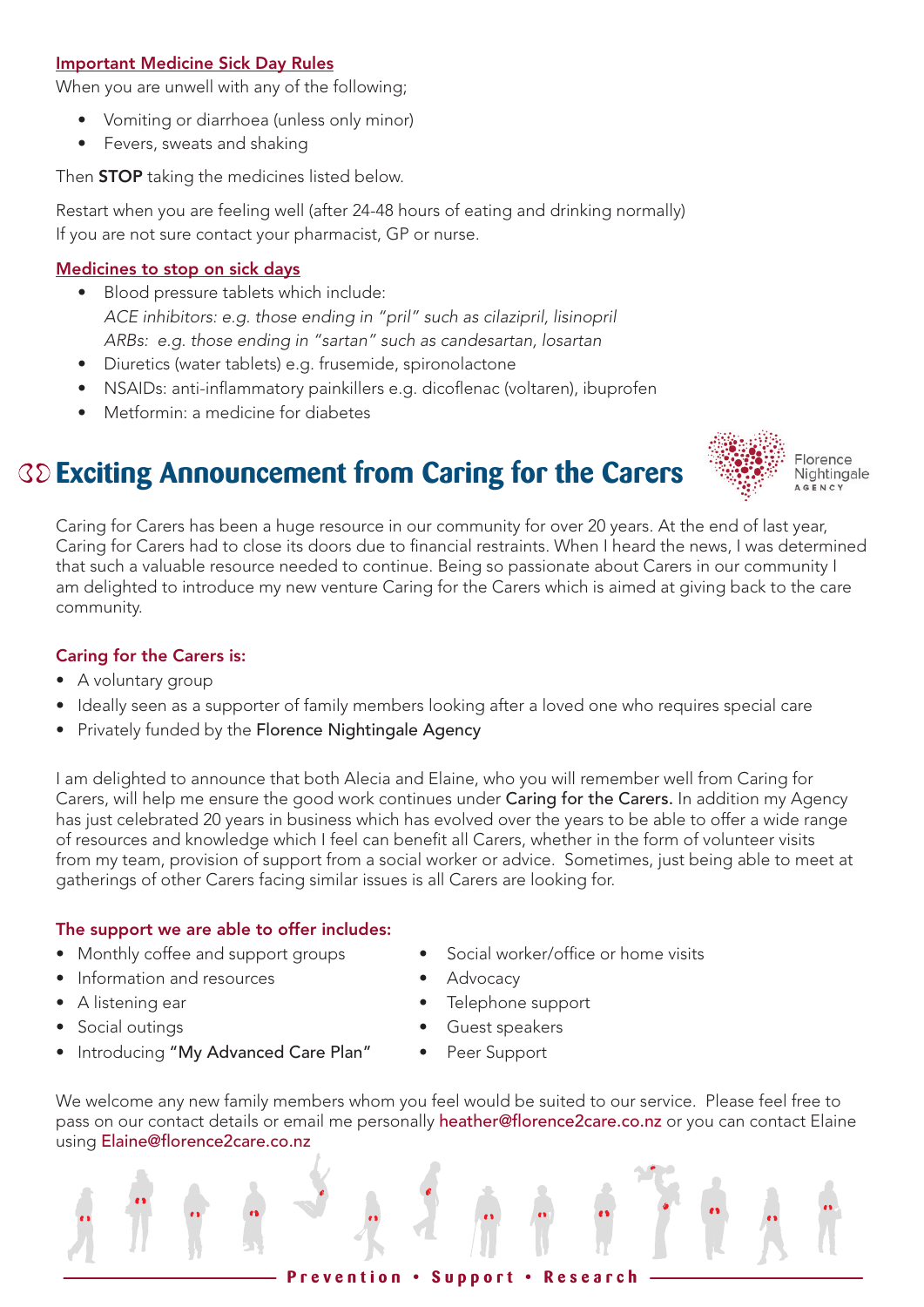# **Update on Ministry of Health Activity**



MINISTRY OF HEALTH national Deceased Organ Donation Strategy, the result of some two years of work involving Ministry of Health staff and broad renal sector representation. In November of last year the new compensation regime providing full reimbursement of lost income for live organ donors was launched by the Ministry, replacing the previous WINZ financial support package that provided no more than the sickness benefit. Again, the work required to develop this compensation regime and transfer responsibility from WINZ to the Ministry of Health was the result of a significant amount of work on the part of an Advisory Group that drew together staff from the Ministries of Health and Social Development, ACC and Inland Revenue, together with sector representatives and past live organ donors. Full compensation is available retrospectively to anyone in New Zealand who donated a live organ after 7 December 2016.

MANATŪ **HAUOR** 

Recently the Ministry of Health published a Bulletin updating the sector on both of these projects. The following are excerpts from that Bulletin:

*Implementing the [Compensation for Live Organ Donors] Act required a cross-sector approach to development of processes, systems and communications. The Ministry received excellent guidance and advice from a range of sector stakeholders via an Advisory Group, with strong co-design collaboration from a Donor Advisory Group (comprising past donors) and the Donor Liaison Coordinators within DHBs. We are proud to advise that, as at mid-January 2018, more than 50 people have been supported with a Compensation claim.*

Increasing Deceased Organ Donation and Transplantation: A National Strategy *was published in July 2017. The strategy aims to increase deceased organ donation. The focus of the strategy is to make it easier for families to know what their family member wanted, and to make sure the possibility of donation is discussed with families of all potential donors in intensive care units at the time a decision must be made, and those conversations are conducted in the most sensitive way. The strategy sets out actions to improve:* 

- *a. public awareness and media engagement about organ donation and transplantation*
- *b. systems of registering and sharing donation intent for individuals, families and clinicians*
- *c. capability and consistency through improved training*
- *d. hospital-based capacity for deceased organ donation, and*
- *e. measurement of progress.*

*The Strategy also recommended that a national agency be established to lead action on deceased organ donation, operationally separate from District Health Boards. The need for, and characteristics of, a national agency were identified from the experience of similar countries that have increased donation rates, where a single organisation has a clear mandate to increase donation and organise public awareness and promotional activity.* 

*With the recent change of government, the Ministry sought confirmation prior to Christmas from the new Minister of Health, Hon. Dr David Clark, on the Strategy, and in particular the timing and form of implementing the Strategy's recommendations.* 

*The Minister confirmed his preference to establish a new national deceased organ donation agency to implement the Strategy. This means assigning implementation of the Strategy to an agency independent of DHBs and the Ministry, such as an existing (non-DHB) health Crown entity.* 

*In February 2018, the Ministry will provide fuller advice to the new Minister of Health on the most suitable Crown entity to implement the Strategy. To transition existing, and incorporate new functions into a Crown entity requires Cabinet decisions and legislative change. At this time, the indicative 'go live' date is proposed for mid-2019, allowing time for these processes to be completed.* 

*The Ministry will engage with sector stakeholders as it progresses development work to establish the national agency. Further progress updates will be provided as new information becomes available.*

The full Ministry of Health Bulletin can be accessed through our website www.kidneys.co.nz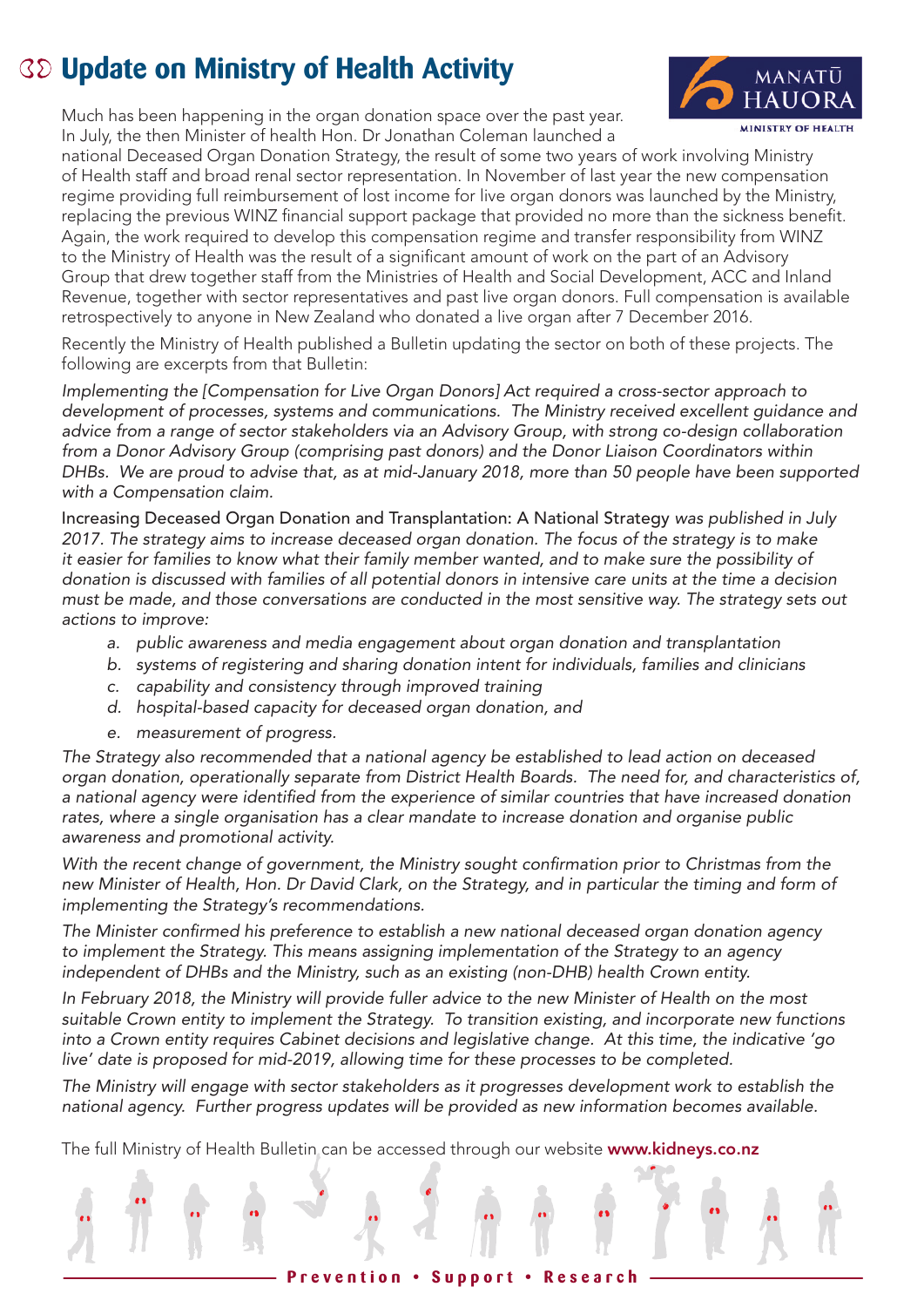# **Nick Cross – Clinical Director National Transplant Service**



Three years ago the Government invested \$4 million to improve live donor rates in New Zealand. Some of this money was directed into the establishment of the National Renal Transplant Service, of which Dr Nick Cross is the Clinical Director. Nick very kindly gave his time to explain the role and how the funding is being used.

Nick is contracted two days a week in the Clinical Director role. Donor Liaison Coordinator positions were created, these are senior nurse positions. Spread across the 11 District Health Boards (DHBs) with nephrology services, three of these are full time positions in the transplanting centres, with 8 part time positions being funded for the non-transplanting renal units. Donor Liaison Coordinators are funded by MOH separate from the NRTS, Nick works in an advisory role to ensure these DLCs work better. These are reported back to the DHBs.

Already these roles are making a difference, especially in the non-transplant centres, where they are more accessible to potential donors, raising awareness & increasing the number of potential donors coming forward.

Another of Nick's roles is to lead the National Renal Transplant Leadership Team (NRTLT); this team consists of clinicians from transplant centres, clinicians from non-transplant centres, nurse coordinators, and managers from the DHBs doing transplants, ODNZ and Science representatives from NZ Blood Services and two patient representatives. This ensures both the clinical aspects and the managerial aspects of transplant services are represented.

This team meets six times a year. The aim is to work together to try and increase the number of live donor transplants and improve the quality of care for those receiving transplants, and live donor's experiences.

A separately funded group "Living Kidney Aotearoa" have produced some useful resources such as the booklets, which are utilised by the DLC's.

Currently Nick and the team are working on five identified metrics that will be measured and reported back to the DHB's. It is hoped that areas requiring further improvement will be identified and fed back. DHBs need visibility of data to enable provision of resources.

#### The metrics are;

#### *1. Time between when a live donor recipient pair is ready for surgery and when the actual transplant surgery goes ahead.*

The current target is within four months. The transplanting DHBs have used this information to feedback via their management to allocate more resources to their operating theatres, and as a result patients are getting their operations in a more timely manner i.e. Auckland and Wellington units medium time is 1 month, it's a bit longer in the South Island which is around 2 months, so this is something the DHB might want to look at. The beauty of this is it provides some visibility of how services are performing. It also means that referring DHBs can see that their patients are getting access to the transplant services in a timely way.

#### *2. What proportion of transplants occurs pre-emptively?*

This is difficult to monitor as there are a number of factors that influence this. It depends on how soon a recipient presents to the nephrology department, or how they are referred in primary care etc.

Current information has shown that everywhere there is a live donor programme around 40% of live donors transplants are occurring pre-emptively. It's pretty even across the country. It's encouraging to know that most people are accessing live donor transplantation.

#### *3. Every patient that is reaching End Stage Kidney Failure should be assessed by a nephrologist as to whether or not they are suitable for a kidney transplant.*

By the time they reach the predialysis educator (PDE) the PDE knows whether or not the patient will be assessed for a kidney transplant. This ensures that every patient has that question answered for them. It's important that no patient is missed out. Around 6.5 patients per 100 patients received a kidney transplant last year.

#### *4. How long does it take for a recipient to complete the transplant assessment?*

The length of time can be quite long, that's because the process can stop and start depending on the length of time it takes to get to the point their kidney function has deteriorated enough!

#### *5. How long does it take for a donor to complete an assessment?*

As with the recipient it can be a stop start process as the recipient isn't progressing (heading towards ESRF) so the assessment is paused. To get an accurate picture, the pauses need to be taken into consideration when measuring length of time.

Data is being collected from all the DHBs so the metrics can be produced for the MOH and fed back to the DHBs.

#### Focus on doing more transplants and doing them more efficiently.